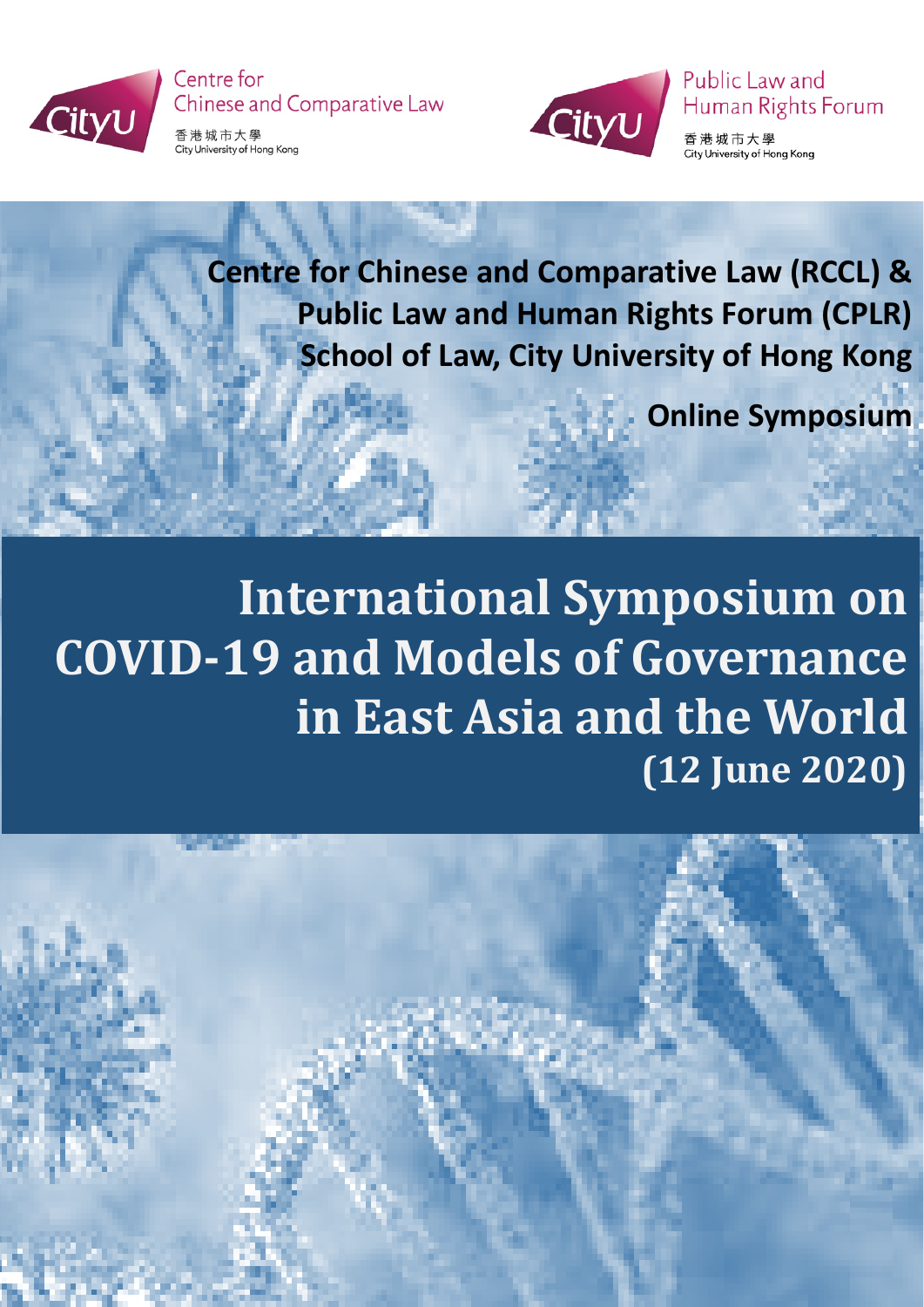## **PROGRAMME**

| TIME                                                                                                                                                                   | <b>PROGRAMME</b>                                                                                                                                                         |  |
|------------------------------------------------------------------------------------------------------------------------------------------------------------------------|--------------------------------------------------------------------------------------------------------------------------------------------------------------------------|--|
| <b>OPENING</b>                                                                                                                                                         |                                                                                                                                                                          |  |
| 9:00am-9:05am                                                                                                                                                          | <b>Welcome Address</b><br>WAN Wai Yee (Professor and Associate Dean, City University of<br>Hong Kong School of Law)                                                      |  |
| 9:05am-9:10am                                                                                                                                                          | <b>Introduction to the Symposium</b><br>WANG Jiangyu (Professor, City University of Hong Kong School of<br>Law; Director, Centre for Chinese and Comparative Law (RCCL)) |  |
| Panel 1: COVID-19, Rights Protection, and Health Governance in China<br>Chairperson: ZHU Guobin (City University of Hong Kong School of Law)                           |                                                                                                                                                                          |  |
| 9:10am-9:25am                                                                                                                                                          | <b>COVID-19 and China's Public Health Policy [Tentative]</b><br>WANG Chenguang (Tsinghua University School of Law)                                                       |  |
| $9:25$ am- $9:40$ am                                                                                                                                                   | <b>China Model to Control the COVID-19 Pandemic</b><br>WANG Lei (Peking University School of Law)                                                                        |  |
| 9:40am-9:55am                                                                                                                                                          | <b>Stumbling Balance between Public Health and Privacy Amid</b><br><b>Pandemic in China</b><br>SHEN Kui (Peking University School of Law)                                |  |
| 9:55am-10:10am                                                                                                                                                         | Freedom and Health: Conflict of Rights and Choice of<br>Governance<br>HE Zhipeng (Jilin University School of Law)                                                        |  |
| 10:10am-10:25am                                                                                                                                                        | <b>China's Reluctance to Declare State of Emergency in Combating</b><br>the COVID-19 Pandemic<br>LIN Yan (Shanghai Jiaotong Koguan School of Law)                        |  |
| 10:25am-10:40am                                                                                                                                                        | Q&A                                                                                                                                                                      |  |
| 10:40am-10:50am                                                                                                                                                        | <b>Break</b>                                                                                                                                                             |  |
| Panel 2: COVID-19 and China: Economic and Legal Issues<br>Chairperson: Nicholas THOMAS (City University of Hong Kong<br>Department of Asian and International Studies) |                                                                                                                                                                          |  |
| 10:50am-11:05am                                                                                                                                                        | Economic Impact of COVID-19 on China and the World<br>ZHU Haibin (Managing Director and Greater China Economist<br>J.P. Morgan)                                          |  |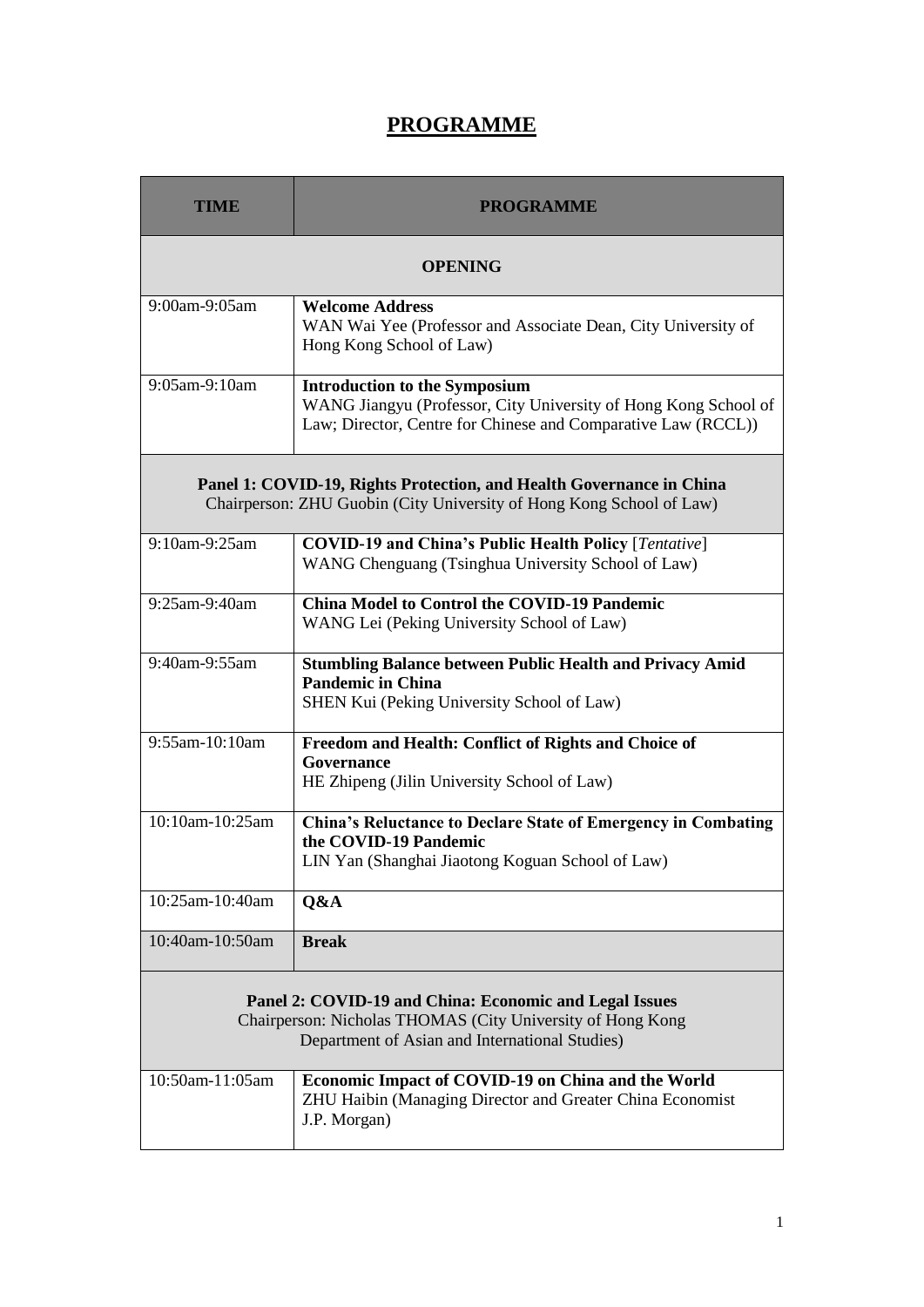| 11:05am-11:20am      | <b>COVID-19 and Shareholder Voting: The Case of China</b>                                                                          |
|----------------------|------------------------------------------------------------------------------------------------------------------------------------|
|                      | XI Chao (Chinese University of Hong Kong Faculty of Law)                                                                           |
| 11:20am-11:35am      | <b>Information Transparency in Public Health Emergency: Lessons</b>                                                                |
|                      | from China's Response to COVID-19<br>DING Chunyan (City University of Hong Kong School of Law)                                     |
|                      |                                                                                                                                    |
| 11:35am-11:50am      | <b>Authoritarian Responses to COVID-19 and Human Rights:</b>                                                                       |
|                      | <b>Comparing China and India</b>                                                                                                   |
|                      | Surya DEVA (City University of Hong Kong School of Law)                                                                            |
| 11:50am-12:05pm      | Q&A                                                                                                                                |
| 12:05pm-12:15pm      | <b>Break</b>                                                                                                                       |
|                      | Panel 3: COVID-19 Responses and Governance (I):                                                                                    |
|                      | <b>National and Comparative Perspectives</b>                                                                                       |
|                      | Chairperson: Jean-Pierre CABESTAN (Hong Kong Baptist University Department of                                                      |
|                      | Government and International Studies)                                                                                              |
| 12:15pm-12:30pm      | One Virus, Different Recipes? A Hybrid Study to Analyze the                                                                        |
|                      | Performances of Fighting COVID-19 in Selected Countries with                                                                       |
|                      | <b>Different Regime Type</b><br>ZHANG Qianye (Consultant, Development Economics Vice                                               |
|                      | Presidency (DEC), World Bank)                                                                                                      |
|                      |                                                                                                                                    |
| 12:30pm-12:45pm      | Psychological Impacts of the COVID-19 Pandemic on the                                                                              |
|                      | <b>Future of International Trade: A Cross-National Study of</b><br><b>Public Trade Preferences in Asia</b>                         |
|                      | Edmund CHENG (City University of Hong Kong Department of                                                                           |
|                      | Public Policy)                                                                                                                     |
| 12:45pm-1:00pm       | <b>Singapore's Policy Response to COVID-19: A State Capacity</b>                                                                   |
|                      | <b>Perspective</b>                                                                                                                 |
|                      | LI Hui (National University of Singapore Lee Kuan Yew School of                                                                    |
|                      | Public Policy) & KER Sin Tze (National University of Singapore<br>Lee Kuan Yew School of Public Policy)                            |
|                      |                                                                                                                                    |
| $1:00$ pm- $1:15$ pm | <b>Differing Priorities of Fundamental Rights and Psychological</b><br>and Cultural Factors in Coping with COVID-19 in Western and |
|                      | <b>Eastern Societies — Reflections on Taiwan Experience</b>                                                                        |
|                      | WANG Kuan Hsi (Zhejiang University Guanghua Law School)                                                                            |
| $1:15$ pm- $1:30$ pm | <b>Legal Construction of Emergency: A Hong Kong Based</b>                                                                          |
|                      | <b>Approach</b>                                                                                                                    |
|                      | ZHU Guobin (City University of Hong Kong School of Law) &<br>ZHANG Xiaoshan (City University of Hong Kong School of Law)           |
|                      |                                                                                                                                    |
| 1:30pm-1:45pm        | Q&A                                                                                                                                |
| 1:45pm-2:45pm        | Lunch                                                                                                                              |
|                      |                                                                                                                                    |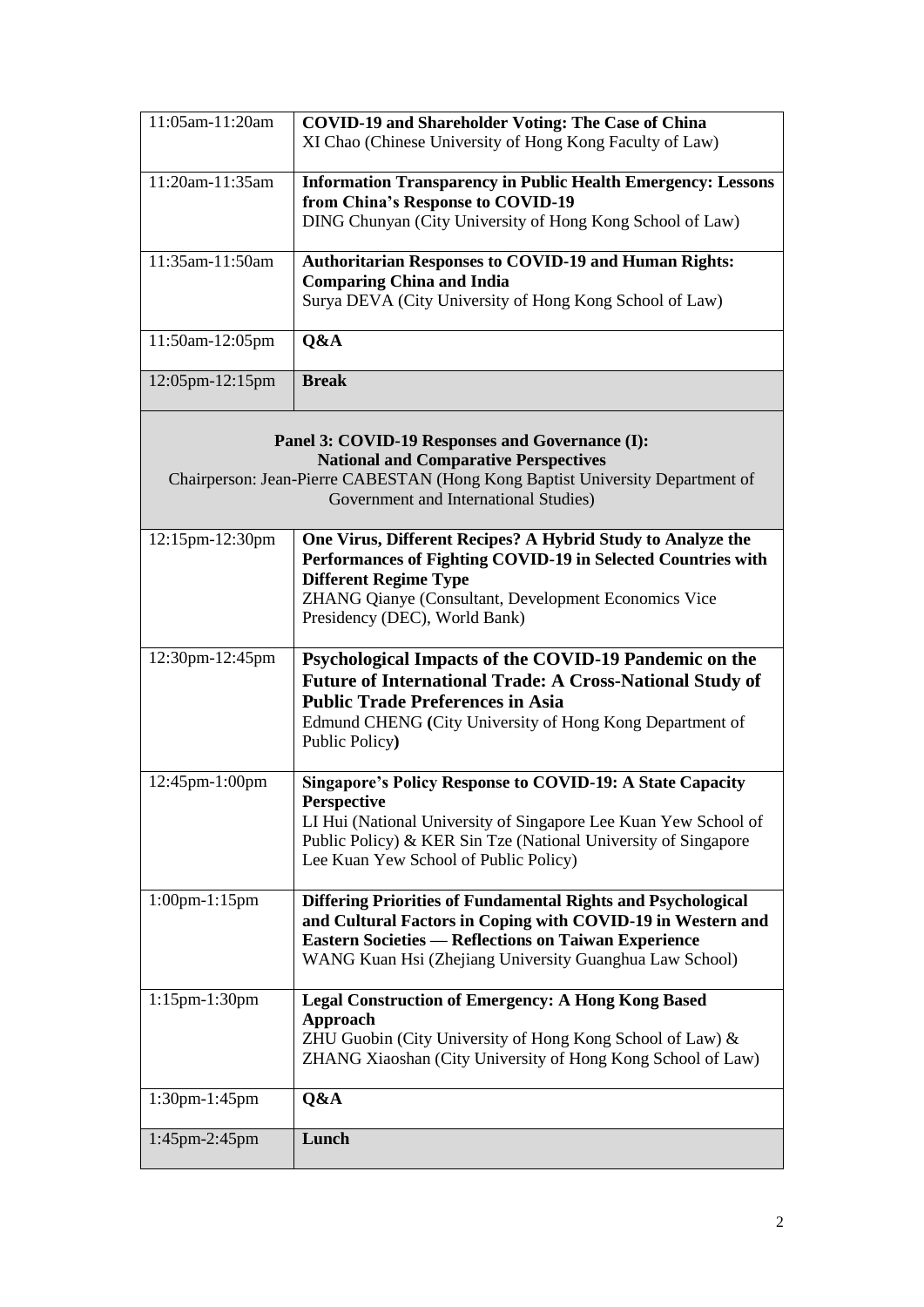| Panel 4: COVID-19 Responses and Governance (II):                                                                         |                                                                                                                                  |  |  |
|--------------------------------------------------------------------------------------------------------------------------|----------------------------------------------------------------------------------------------------------------------------------|--|--|
| <b>Common Policy and Regulatory Issues</b>                                                                               |                                                                                                                                  |  |  |
| Chairperson: Jonathan ZHU (City University of Hong Kong Department of Media &<br>Communication & School of Data Science) |                                                                                                                                  |  |  |
| 2:45pm-3:00pm                                                                                                            | The Return of the East Asian Model? On the Differences among<br>East Asia, Europe and the United States in COVID-19 Pandemic     |  |  |
|                                                                                                                          | <b>Control</b><br>REN Jiantao (Tsinghua University Department of Political Science)                                              |  |  |
| 3:00pm-3:15pm                                                                                                            | <b>Trust in Dialogue and Delivery: Transformation of Democratic</b><br><b>Constitutionalism in the Corona Virus Pandemic</b>     |  |  |
|                                                                                                                          | YEH Jiunn-rong (National Taiwan University College of Law)                                                                       |  |  |
| 3:15pm-3:30pm                                                                                                            | <b>COVID-19, Contractual Obligation and Risk Allocation:</b><br>The Loss Lies Where It Falls or Parties' Duty to Renegotiate and |  |  |
|                                                                                                                          | to Share Loss?<br>XIONG Bingwan (Renmin University of China School of Law) &                                                     |  |  |
|                                                                                                                          | Thomas KADNER GRAZIANO (University of Geneva Faculty of<br>Law)                                                                  |  |  |
| 3:30pm-3:45pm                                                                                                            | Disinformation Regulations and Freedom of Information in Asia                                                                    |  |  |
|                                                                                                                          | During the COVID-19 Pandemic<br>Elena SHERSTOBOEVA (City University of Hong Kong School of                                       |  |  |
|                                                                                                                          | Creative Media & School of Law) & Valentina PAVLENKO<br>(National Research University Higher School of Economics, School         |  |  |
|                                                                                                                          | of Communications, Media, and Design)                                                                                            |  |  |
| 3:45pm-4:00pm                                                                                                            | Q&A                                                                                                                              |  |  |
| 4:00pm-4:10pm                                                                                                            | <b>Break</b>                                                                                                                     |  |  |
|                                                                                                                          | Panel 5: COVID-19 and Global Governance                                                                                          |  |  |
| Chairperson: WANG Shucheng (City University of Hong Kong School of Law)                                                  |                                                                                                                                  |  |  |
| $4:10$ pm- $4:25$ pm                                                                                                     | <b>China and International Health Governance</b><br>ZHA Daojiong (Peking University School of International Relations)           |  |  |
| 4:25pm-4:40pm                                                                                                            | Eastphalia Rise in the Post-COVID-19 Era: Evaluation of<br><b>Possible Chinese Role</b>                                          |  |  |
|                                                                                                                          | Fozia Nazir LONE (City University of Hong Kong School of Law)                                                                    |  |  |
| 4:40pm-4:55pm                                                                                                            | <b>Redefining Government-Business Relations in the COVID-19</b><br>Era: Implications on the East Asia Model                      |  |  |
|                                                                                                                          | TAN Cheng Han (City University of Hong Kong School of Law) &<br>WANG Jiangyu (City University of Hong Kong School of Law)        |  |  |
| 4:55pm-5:10pm                                                                                                            | Q&A                                                                                                                              |  |  |